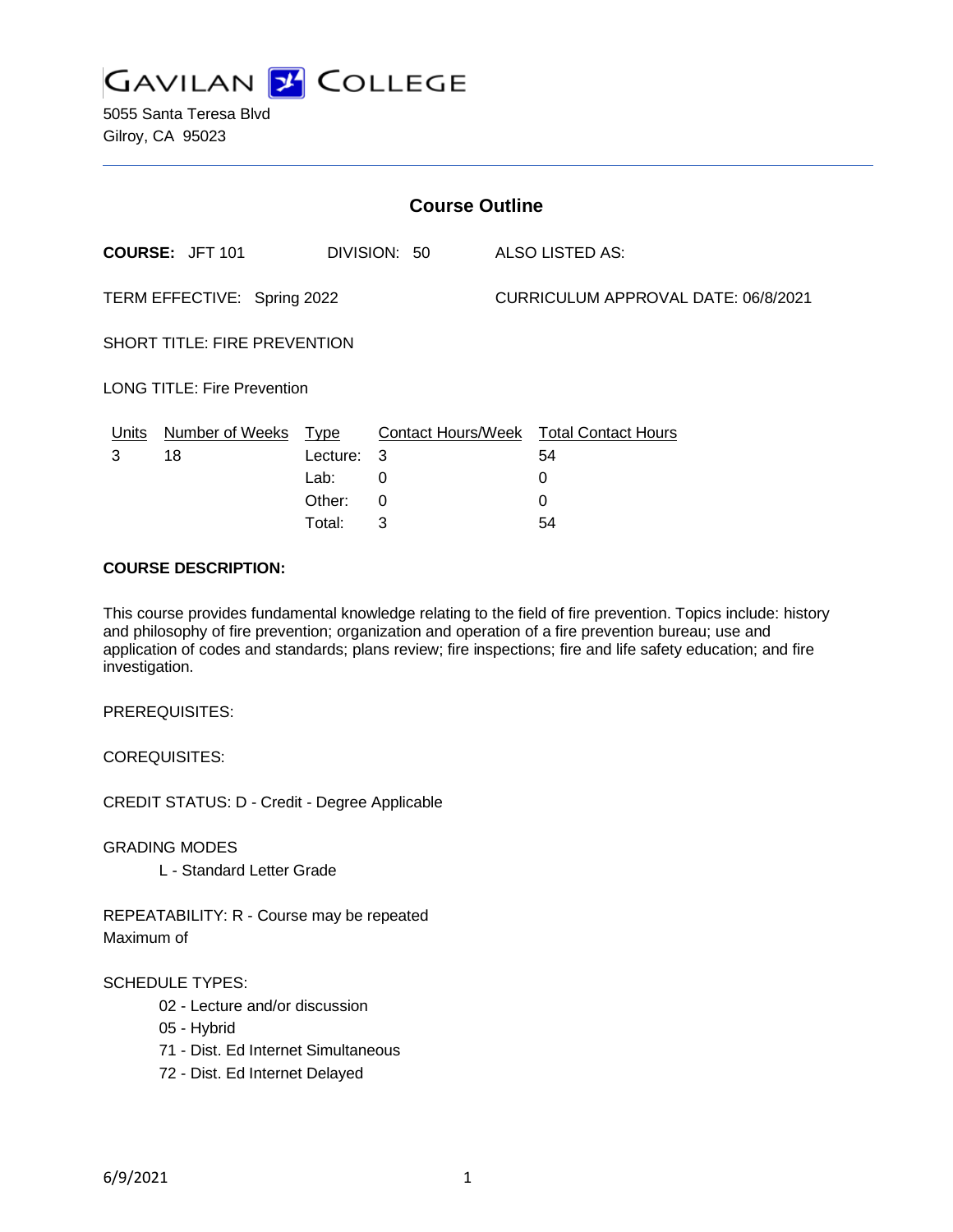## **STUDENT LEARNING OUTCOMES:**

By the end of this course, a student should:

1. Define the national fire problem and role of fire prevention.

2. Identify and describe the standards for professional qualifications for Fire Marshal, Plans Examiner, Fire Inspector, Fire and Life Safety Educator, and Fire Investigator.

#### **CONTENT, STUDENT PERFORMANCE OBJECTIVES, OUT-OF-CLASS ASSIGNMENTS**

Curriculum Approval Date: 06/8/2021

- I. National Fire Problem and Role of Fire Prevention 4 hours
- A. Definition
- B. Historical Overview
- C. Data Analysis/GIS
- D. Current Trends of Fire Prevention
- II. Fire Prevention Organizations and Associations 4 hours
- A. Public--Federal, State and Local
- B. Private--International, National and Regional
- III. Laws, Rules, Regulations and Codes 4 hours
- A. Definitions
- B. Applicability
- C. Interrelationship
- D. Limitations
- IV. Fire Prevention Bureau Functions 10 hours
- A. Data Collection and Analysis
- B. Plans Review
- C. Fire Inspections
- D. Fire and Life Safety Education
- E. Fire Investigations
- V. Tools and Equipment -12 hours
- A. Data Collection and Analysis
- B. Plans Review
- C. Fire Inspections
- D. Fire and Life Safety Education
- E. Fire Investigations
- VI. Roles and Responsibilities of Fire Prevention Personnel 8 hours
- A. Data Collection and Analysis
- B. Code Development and Interpretation
- C. Training and Education
- D. Enforcement
- E. Management
- VII. Professional Certification -4 hours
- A. Categories and Levels
- B. Local
- C. State
- D. National
- VIII. Professional Development 8 hours
- A. National Fire Prevention Development Model
- B. Training and Education
- C. Certification Systems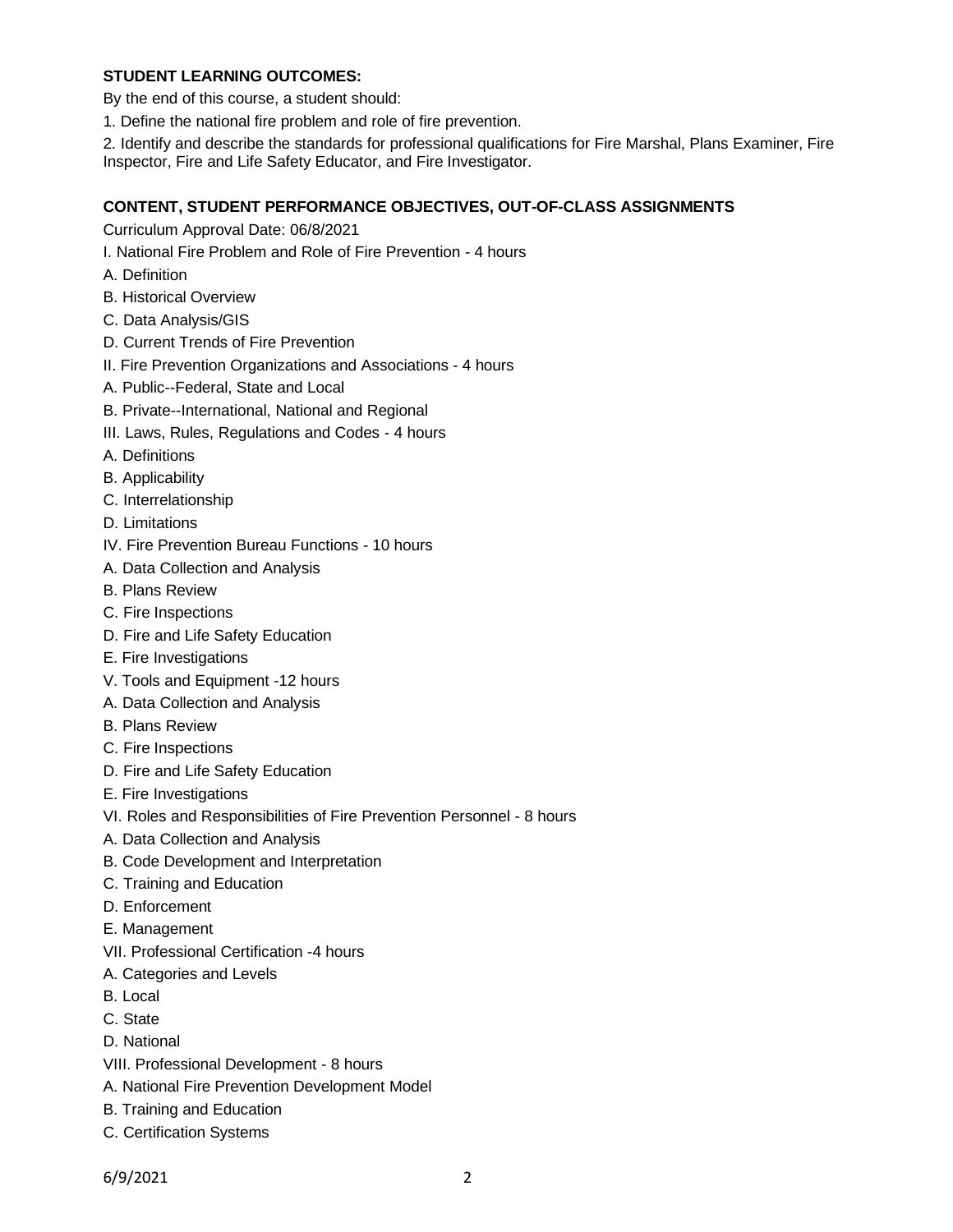# **METHODS OF INSTRUCTION:**

Lecture and written reports, utilizing web conferencing tools and the College provided LM

# **OUT OF CLASS ASSIGNMENTS:**

Required Outside Hours: 108 Assignment Description: Written assignment regarding the role of fire prevention. Reading assignments

# **METHODS OF EVALUATION:**

Objective examinations Percent of total grade: 80.00 % Course exam to be graded by instructor Writing assignments Percent of total grade: 20.00 % Writing assignments to be graded by instructor

# **REPRESENTATIVE TEXTBOOKS:**

David Diamantes. Principles of Fire Prevention with Lab Manual . Jones and Bartlett Learning ,2020. ISBN: 9781284041866 Reading Level of Text, Grade: 12 Verified by: Doug Achterman Required Other Texts and Materials Instructor handouts